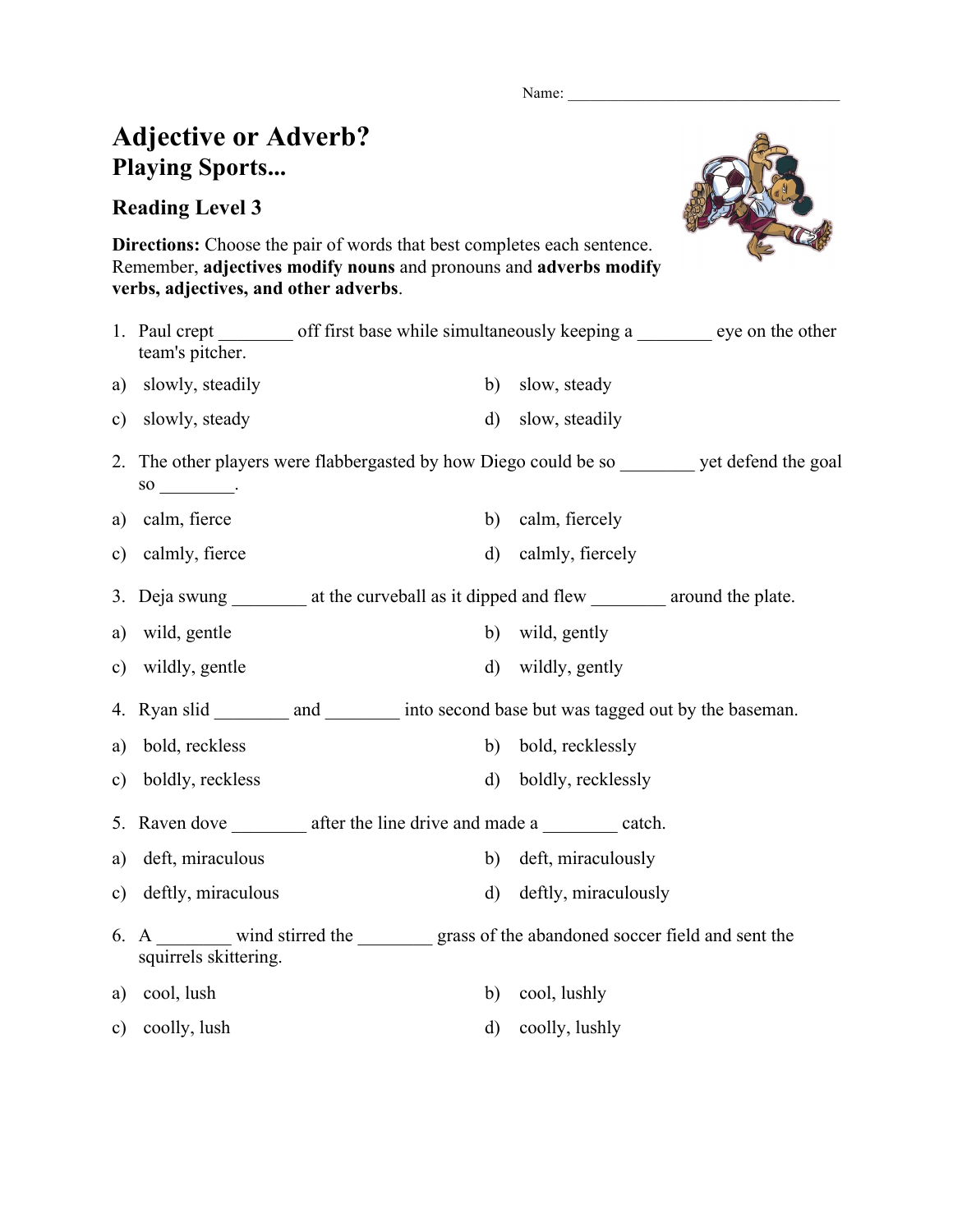|               |                                         | 7. Deja grunted ___________ as she furiously swung the ____________ baseball bat. |                                                                                                  |
|---------------|-----------------------------------------|-----------------------------------------------------------------------------------|--------------------------------------------------------------------------------------------------|
| a)            | noisy, heavy                            | b)                                                                                | noisy, heavily                                                                                   |
| $\mathbf{c})$ | noisily, heavy                          | $\mathbf{d}$                                                                      | noisily, heavily                                                                                 |
|               | breath.                                 |                                                                                   | 8. Jeff placed his __________ hands on his knees and panted ___________ as he tried to catch his |
|               | a) large, rapid                         |                                                                                   | b) large, rapidly                                                                                |
| $\mathbf{c})$ | largely, rapid                          | $\mathbf{d}$                                                                      | largely, rapidly                                                                                 |
|               | Diego crept __________ toward the goal. |                                                                                   | 9. Vince kicked the soccer ball _________ into air and while the other players watched the ball, |
|               | a) high, sneaky                         | b)                                                                                | high, sneakily                                                                                   |
| $\mathbf{c})$ | high, sneaky                            | $\mathbf{d}$                                                                      | highly, sneakily                                                                                 |
|               | dribbling to the top of the key.        |                                                                                   | 10. Zeke gave a head fake and then made a well around the defender while                         |
|               | a) quick, crazy                         | b)                                                                                | quick, crazily                                                                                   |
|               | c) quickly, crazy                       | $\rm d$                                                                           | quickly, crazily                                                                                 |
| 11.           | attentive mid.                          |                                                                                   |                                                                                                  |
| a)            | real, good                              | b)                                                                                | real, well                                                                                       |
|               | c) really, well                         | d)                                                                                | really, good                                                                                     |
| 12.           | bushes.                                 |                                                                                   | Juan was too to chase another one of Paul's foul balls through the                               |
| a)            | tired, dense                            | b)                                                                                | tired, densely                                                                                   |
| $\mathbf{c})$ | tiredly, dense                          | d)                                                                                | tiredly, densely                                                                                 |
| 13.           | unaware catcher.                        |                                                                                   | Raven slid _________ onto home base and kicked up a _________ dirt cloud around the              |
| a)            | brave, dusty                            | b)                                                                                | brave, dustily                                                                                   |
| $\mathbf{c})$ | bravely, dusty                          | $\mathbf{d}$                                                                      | bravely, dustily                                                                                 |
| 14.           |                                         |                                                                                   | The sun shined in Ryan's eyes as he chased the fly ball around center field                      |
| a)            | bright, careful                         | b)                                                                                | bright, carefully                                                                                |
| $\mathbf{c})$ | brightly, careful                       | $\mathbf{d}$                                                                      | brightly, carefully                                                                              |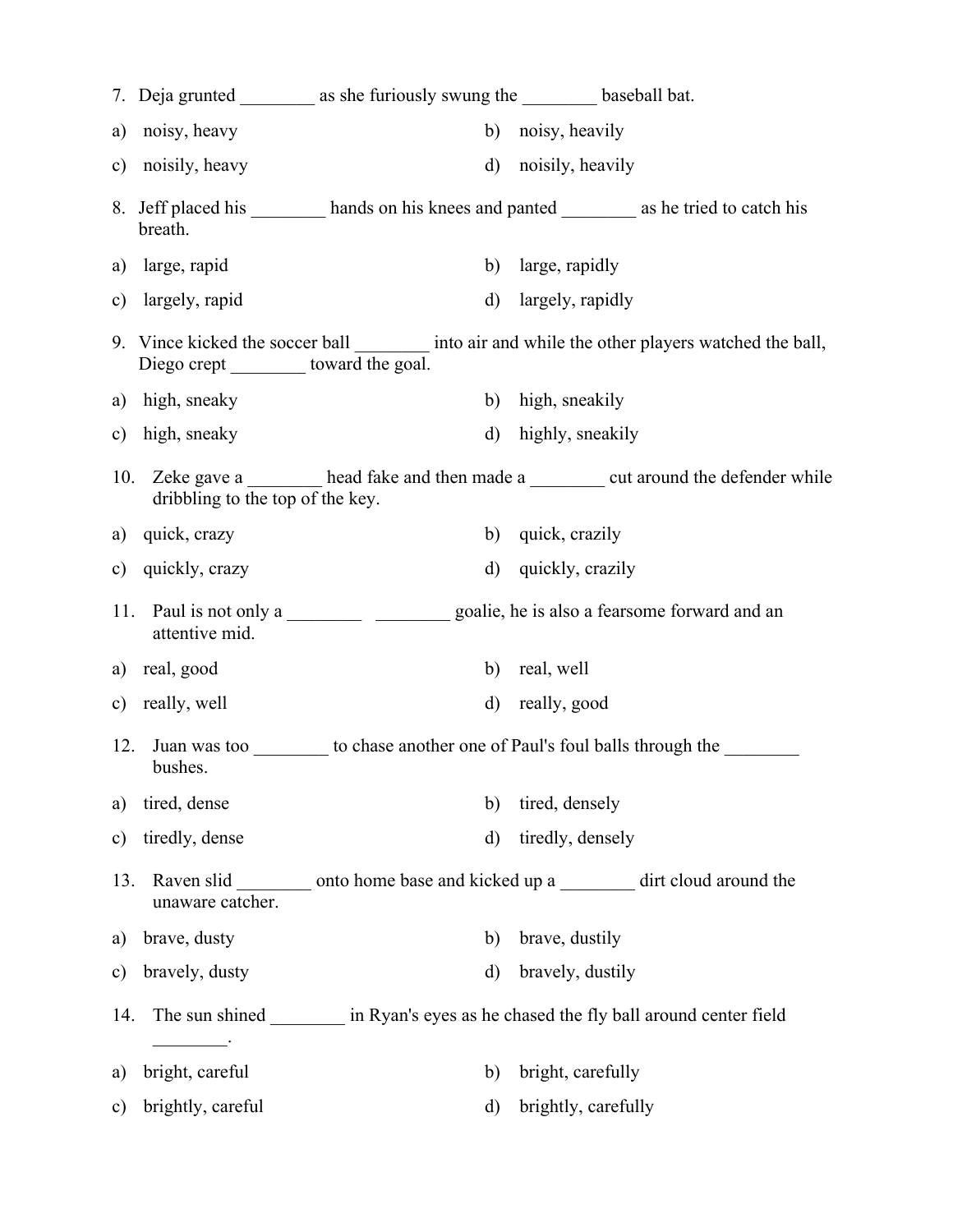|               | to practice.                                                                              |              | 15. Coach Kent gathered his players in the locker room and warned them _________ about being    |
|---------------|-------------------------------------------------------------------------------------------|--------------|-------------------------------------------------------------------------------------------------|
| a)            | stern, late                                                                               | b)           | sternly, late                                                                                   |
| $\mathbf{c})$ | stern, lately                                                                             | $\mathbf{d}$ | sternly, lately                                                                                 |
|               |                                                                                           |              | 16. Deja sang the National Anthem _________ for the _________ fans at the start of the game.    |
| a)            | beautiful, happy                                                                          | b)           | beautiful, happily                                                                              |
|               | c) beautifully, happy                                                                     | $\mathbf{d}$ | beautifully, happily                                                                            |
| 17.           | waited.                                                                                   |              | Vince chased the foul ball __________ through the __________ outfield while the other players   |
| a)            | eager, sunny                                                                              | b)           | eager, sunnily                                                                                  |
| $\mathbf{c})$ | eagerly, sunny                                                                            | $\mathbf{d}$ | eagerly, sunnily                                                                                |
|               | 18. Despite a general lack of school spirit on the campus, Paul wore the ________ uniform |              |                                                                                                 |
| a)            | tight, proud                                                                              | b)           | tightly, proud                                                                                  |
| $\mathbf{c})$ | tight, proudly                                                                            | $\mathbf{d}$ | tightly, proudly                                                                                |
| 19.           | the locker room.                                                                          |              | Deja lent her solution of the shin guards to her series friend Raven, who had forgotten hers in |
| a)            | old, good                                                                                 | b)           | old, goodly                                                                                     |
|               | c) oldly, good                                                                            | $\mathbf{d}$ | oldly, goodly                                                                                   |
| 20.           | The soccer uniforms fit ________ on Raven's petite frame.                                 |              |                                                                                                 |
| a)            | new, odd<br>b) new, oddly                                                                 |              |                                                                                                 |
| $\mathbf{c})$ | newly, odd                                                                                | $\mathbf{d}$ | newly, oddly                                                                                    |
| 21.           | interested in performance than manners.                                                   |              | Juan asked __________ if he could pitch in the __________ game, but Coach Kent was more         |
| a)            | nice, next                                                                                | b)           | nicely, nextly                                                                                  |
| $\mathbf{c})$ | nice, nextly                                                                              | $\mathbf{d}$ | nicely, next                                                                                    |
| 22.           | class, which made him ineligible to play.                                                 |              | Vince wanted to play in the game ________, but he got a ________ grade in his science           |
| a)            | bad, bad                                                                                  | b)           | badly, bad                                                                                      |
| $\mathbf{c})$ | bad, badly                                                                                | $\mathbf{d}$ | badly, badly                                                                                    |